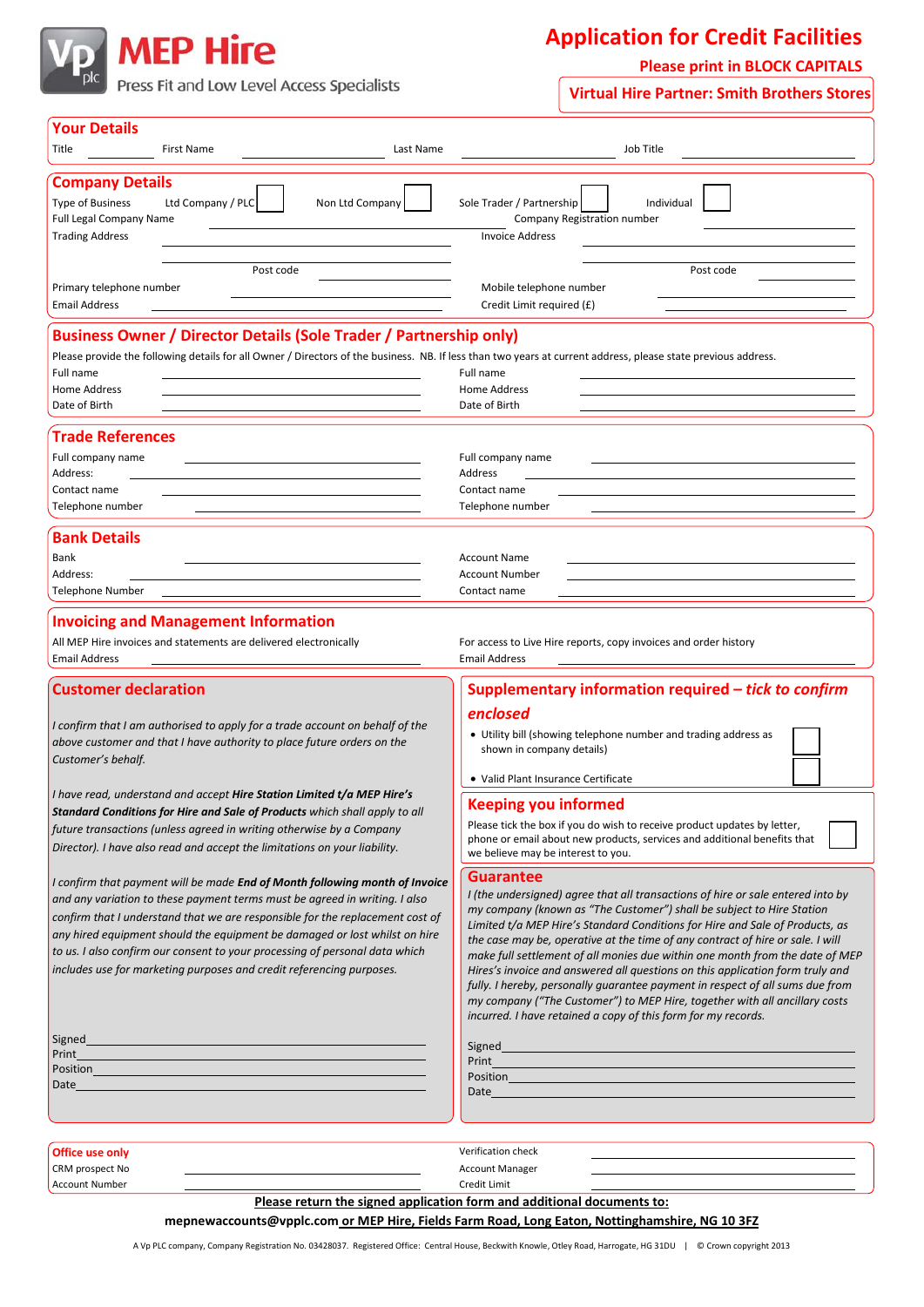

## **Hire Station Limited T/A MEP Hire Standard Conditions for the Hire and Sale of Products**

1. INTERPRETATION<br>
In these conditions the following words have the following meanings:<br>
"Consumer" an individual acting for purposes which are wholly or mainly<br>
"Consumer" an individual acting for purposes which are wondi

(ii) the physical repossession or collection of Hire Goods by the Supplier;<br>Thability' means liability for any and all damages, claims, proceedings, actions, ewards, expenses, costs and any other looses and/or liabilities;

- 2.1 Goods are hired or sold subject to them being available for hire or sale to the Customer at the time required by the Customer. The Supplier will not be liable
- for any loss suffreed by the Customer as a result of the Goods being unavailable<br>for hire or sale where the Goods are unavailable due to circumstances beyond<br>to this cupilers reassonable contribute.<br>2.2 Where hire of the H
- 

- 3.1 Where the Customer deals as a Consumer, the Supplier is under a legal duty<br>to supply Goods and Services that are in conformity with the contract<br>between the parties. In such circumstances, the Customer has legal rights not as described.<br>PAYMENT
- 
- 4. PAYMENT THE amount of any Deposit, Rental, monies for Sale Goods and/or charges for Sale The amount of any Deposites shall be as quoted to the Customer or otherwise as shown in event of any confield the price in the Con
- 
- VAT for which the Customer shall additionally be liable. However, if therease of the conduct of the conduct of the conduct of the positive parameter of parameter parameter parameter parameter parameter parameter parameter
	- Supplier andtheCustomer,shall immediatelybecomedueand payable; 4.4.3 RegardlessofwhetherornottheSupplierisclaiminginterestunderthe1998Act
	- the Suppliershallbeentitledto recoerall sumswhich it wouldhave been entitled to<br>recover under the 1998 Act if it had charged interest under the 1998 Act. Such<br>sumsshall includethe compensation charges referredto in clause Act, (the amount of compensation being determined in accordance with the principles set out in the 1998 Act).
- 4.5 (\*) The Customer shall be deemed to have accepted the Rental due as set out on an invoice unless it informs the Supplier within 14 days of the date of the invoice that it disputes the invoice.
- 4.6 (\*)The Customer shall pay all sums due to the Supplier under this Contract without any set-off, deduction, counterclaim and/or any other withholding of
- 
- 
- The Customer is a Consumer, the Supplier may charge interest on any sums<br>notice and by the due date for payment at a rate of 2.5% above the base rate of<br>the Supplier may set a reasonable credit limit for the Customer. The
- 
- required work has been completed, the Supplier will make reasonable efforts to<br>contact the Customer for a three month period. Should this period lapse without<br>confirmed contact and the instruction from the Customer, the Su commencional and the matricular normane customer, the c<br>the right to:<br>dispose of Customer owned equipment at its discretion: and/o
- 
- 
- 
- 4.13 dispose of Customer owned equipment at its discretion; and/or<br>4.13 sell Customer owned equipment at its discretion and retain the proceeds of sale<br>after applying the monies in accordance with clause 4.12.<br>4.14 In resp

- are made.<br>**5. RISK, OWNERSHIP AND INSURANCE**<br>
5.1 Risk in the Goods will pass immediately to the Customer when they leave<br>
the physical possession or control of the Supplier.
- 
- 5.2 Risk in the Hire Goods will not pass back to the Supplier from the Customer until apply even if the Supplier. This shall apply even if the Supplier has agreed to cease charging the Rental, the Hire Period has ceased, o
- shall:-<br>5.4.1 hold the Sale Goods on a fiduciary basis as the Supplier's bailee;<br>5.4.2 store such Sale Goods separately from all other goods held by the<br>Customer so that they remain readily identifiable as the Supplier's
	-
	-
- 5.4.2 store such Sale Goods separately from all other goods held by the<br>customer so that they remain readily identifiable as the Supplier's<br>forcely,<br>constrained the constant example in the set of the set of the set of<br>the
- 
- may specify and any proceeds of any such insurance shall be paid to the<br>Supplier on demand. The Customer must not compromise any claim in respect<br>of the Hire Goods and/or any associated insurance without the Supplier's wri
- 
- 
- 6. DESERVICES COLLECTION AND SERVICES<br>
CONSERVICES (15 In the Cass of LEVERY, COLLECTION AND SERVICES<br>
16.1 Is the responsibility of the Customer to collect the Goods from the Supplier,<br>
and, in the case of Hire Goods, ret
- 
- Customer to any such person and for any damage which occurs as a result of customer's instructions, guidance and/or advice except to the extent that the persons performing the Services are found to be negligent by a court
- delay, postponement, aborted delivery and/or cancellation except where the Customer is acting as a Consumer and the delay is due to a Force Majeure
- event. **7. CARE OF HIRE GOODS**
	-
- 7.1 The Customer shall:<br>7.1.1 not remove any labels from and/or interfere with the Hire Goods, their<br>working mechanisms or any other parts of them and shall take<br>reasonable care of the Hire Goods and only use them for thei

purpose in a safe and correct manner in accordance with any operating and/or safety instructions provided or supplied to the

- Customer;<br>notify the Supplier immediately after any breakdown. loss and/o
- 
- 
- 
- 7.1.2 notify the Supplier immediately after any breakdown, loss and/or<br>
2 notify the Supplier immediately after any breakdown, loss and/or<br>
7.1.3 take deequate and proper measures to protect the Hire Goods from theft,<br>
7.1
- 
- 7.1.7 be responsible for the conduct and cost of any testing, examinations<br>and/or checks in relation to the Hire Goods required by any legislation,<br>best practice and/or operating instructions except to the extent that the<br>
- 
- 
- 7.1.9 not continue to use Hire Goods where they have been damaged and will<br>notify the Supplier immediately if the Hire Goods are involved in an<br>accident resulting in damage to the Hire Goods, other property and/or<br>notion i

7.2 The Hire Goods must be returned by the Customer in good working order<br>and condition and in the same condition that they were in prior to the hire (fair wear<br>and tear excepted) and in a clean condition together with all

- Allowance may be made in relation to the Rental to the customer for any<br>non-use of the Hire Goods due to breakdown caused by the development of<br>an inherent fault and/or fair wear and tear on condition that the Customer<br>inf
- 
- The Supplier will at its own cost carry out all routine maintenance and repairs to the Hire Goods during the Hire Period and all repairs which are required due to fair wear and tear and/or an inherent fault in the Hire Goo
- 
- 
- 
- 
- 
- 
- **9.** LOSS OR DAMAGE TO the Hire GoodS are intered in damaged, unclean and/or defective state<br>
1. LOSS OR DAMAGE TO THE HIRE GOODS<br>
9.1 It he Hire GoodS are returned in damaged, unclean and/or defective state<br>
except where

- The provisions of this clause 10 only apply to online or telephone sales/hires to Customers who are Consumers for the purpose of any hire or purchase from
- Customers who are Consumers for the purpose of any hire or purchase from<br>the Supplier.<br>Subject to clauses 10.4 and 10.5, in the case of all Contracts for Stale Coods<br>and those Contracts of Hire Goods where the Hire Period
- -
	-
- 10.4 Where the Customer deals as a Consumer and requests in writing that the Supplier begins provision of the Services within the cancellation period set out in clause 10.2, then the Customer's right to cancel the Contract
- -
- 
- 
- 
- 
- -